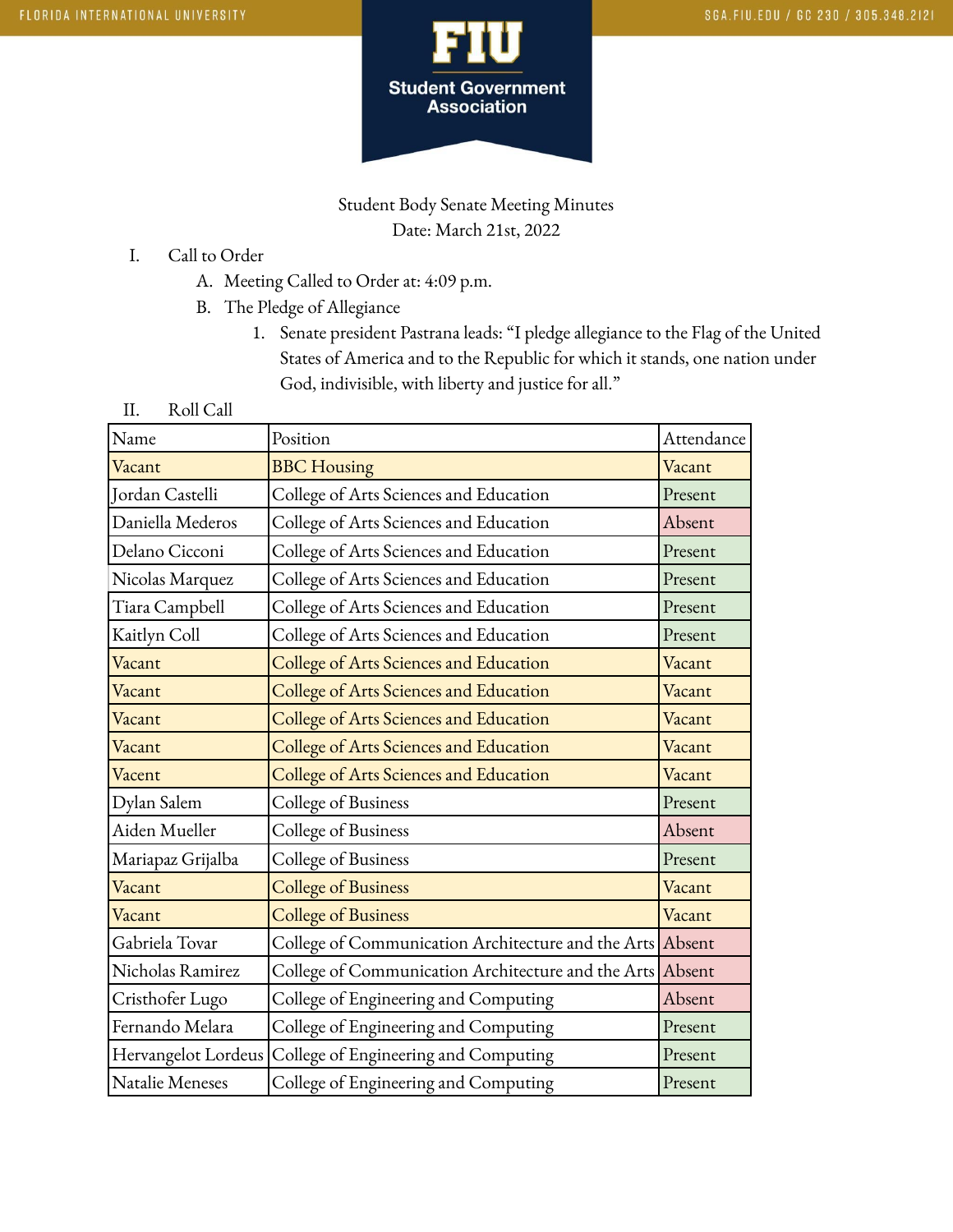| Vacant              | College of Hospitality and Tourism Management | Vacant  |
|---------------------|-----------------------------------------------|---------|
| Vacant              | College of Law                                | Vacant  |
| Manuela Jaramillo   | College of Medicine                           | Absent  |
| Joshua Lovo-Morales | College of Nursing and Health Sciences        | Absent  |
| Tyra Moss           | College of Public Health and Social Work      | Absent  |
| Joshua Mandall      | Graduate School                               | Present |
| Yendy Gonzalez      | Graduate School                               | Absent  |
| Kehinde Alawode     | Graduate School                               | Present |
| Karim Mostafa       | Graduate School                               | Present |
| Sai Kiran Mucharla  | Graduate School                               | Absent  |
| Jean Rodriguez      | Honors College                                | Absent  |
| John Boris          | <b>Lower Division BBC</b>                     | Present |
| Zoilo Batista       | Lower Division MMC                            | Absent  |
| Jacob Bharat        | <b>MMC</b> Housing                            | Present |
| Taylor Sokolosky    | <b>MMC</b> Housing                            | Absent  |
| Vacant              | <b>MMC Housing</b>                            | Vacant  |
| Vacant              | <b>Online Student</b>                         | Vacant  |
| Alexander Sutton    | School of International and Public Affairs    | Present |
| David Luis          | School of International and Public Affairs    | Absent  |
| Manuel Soltero      | School of International and Public Affairs    | Present |
| Vacant              | <b>Upper Division BBC</b>                     | Vacant  |
| Vacant              | <b>Upper Division BBC</b>                     | Vacant  |
| Rodrigo Alea        | <b>Upper Division MMC</b>                     | Present |
| Nicholas Pastrana   | <b>Upper Division MMC</b>                     | Present |

- III. Approval of Minutes from Last Meeting
	- A. Senator sutton moves to approve last meeting, 3/14/2022 grijalba seconds. Motion passes
- IV. Adoption of the Agenda
	- A. Senaotr mandall moves to adopt todays agenda, motion passes, 3/21/2022
- V. Invited Speakers
	- A.
- VI. Committee Reports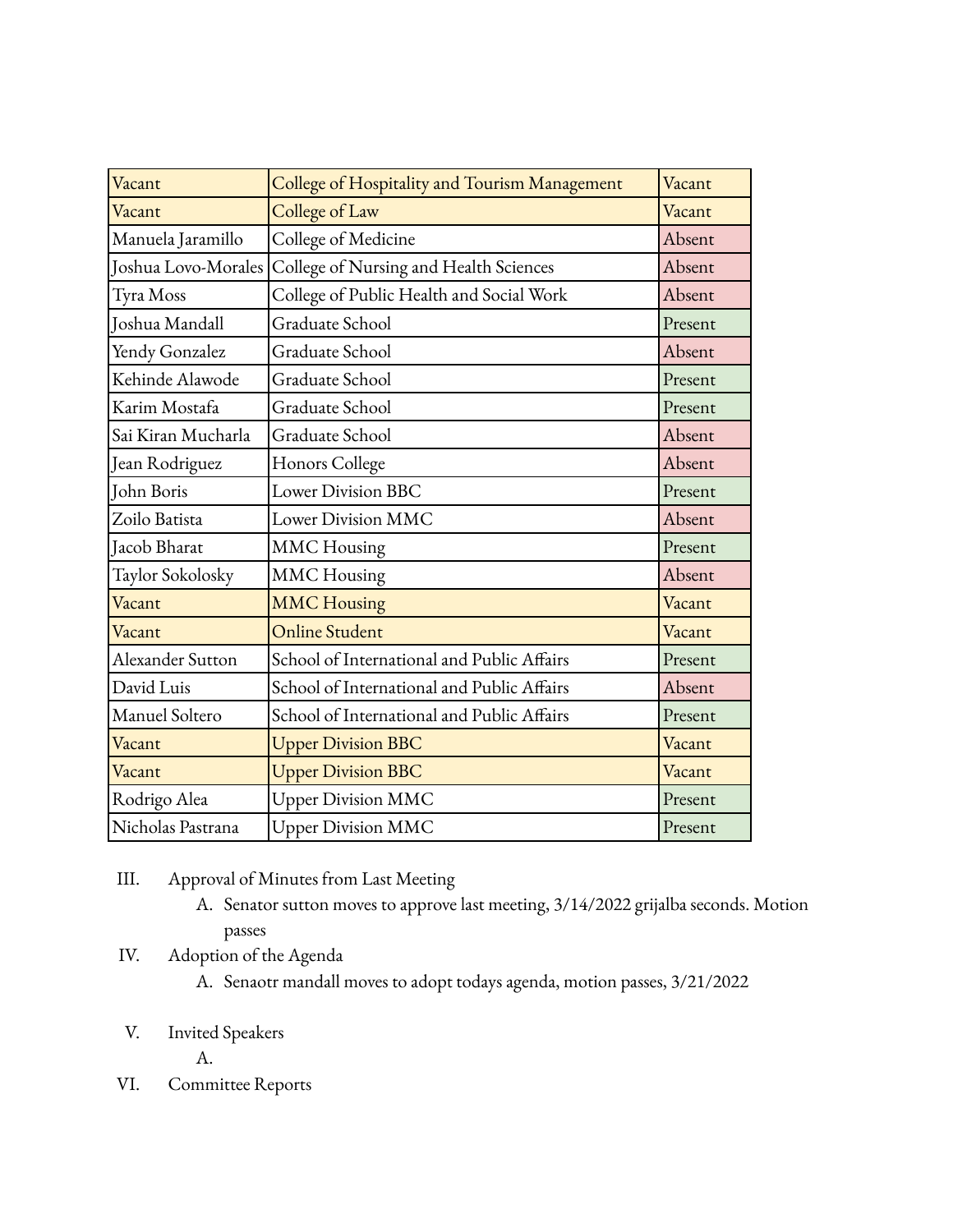- A. Appropriations Committee
	- 1. Meeting to discuss appropriations
- B. Graduate and Professional Student Committee
	- 1. Continuing talks about GAB
- C. University Sustainability and Innovation Committee
- D. Health and Well-Being Committee
- E. Student Life and Academic Concerns Committee
	- 1. Passed ukranian student resolution
- F. Committee on Rules and Administration
	- 1. Passed both bills and met on thursday
- VII. Executive Board Reports
	- A. Student Body President
	- B. Senate President
		- 1. Ukraine coflic response email should have been sent out to everyone on their student emails
		- 2. Meet your dean event is coming up and the event is mandatory!
		- 3. Transition documents are being sent soon for those who will take our positions when we leave
	- C. Senate President Pro-Tempore
		- 1. Thank you for all who helped with the food pantry drive!
		- 2. We will finalize laundry pod initiative within the coming weeks!
	- D. Senate Floor Leader
	- E. Student Body Vice President
	- F. Comptroller
	- G. Executive Administrator
	- H. Governor of the Biscayne Bay Campus
		- 1. Last week was first SGA mixer event created by the lieutenant governor
		- 2. There have been people who RSVP and do not attend, we will try to work around this so people who want to attend can do so
		- 3. Day on the bay will be coming up soon!
		- 4. Roundtable discussions have been held throughout the past few weeks here at BBC
		- 5. Thank you all for making the trip to BBC! This will most likely be our final meting at BBC and I appreciate you all working with us this semester!
	- I. Chief of Staff
	- J. Chief Justice
- VIII. Vetoed Legislation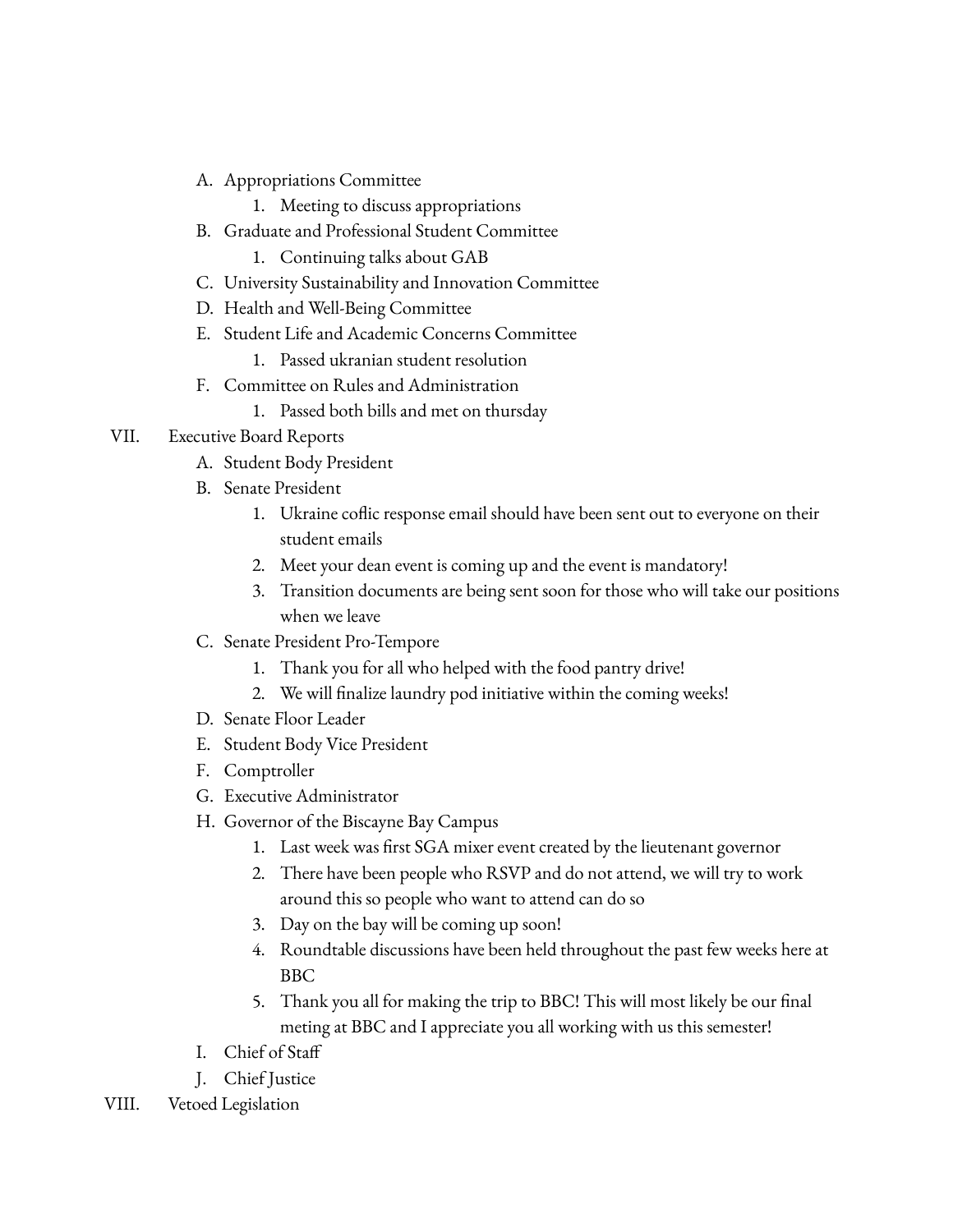- A. none
- IX. Unfinished Business
	- A. none
- X. New Business
	- A. S.B. 02 008 *Creation of the Student Programming Council Agency of the Student Government Association*
		- 1. Senator Sutton moves to enter 3 minute discussion, senate president seconds, motion passes
		- 2. Senator mandall moves to enter voting, senate president pastrana seconds. Motion passes.

| Name                | Position                                                  | Attendance |   |
|---------------------|-----------------------------------------------------------|------------|---|
| Vacant              | <b>BBC</b> Housing                                        | Vacant     |   |
| Jordan Castelli     | College of Arts Sciences and Education                    | Present    |   |
| Daniella Mederos    | College of Arts Sciences and Education                    | Absent     |   |
| Delano Cicconi      | College of Arts Sciences and Education                    | Present    | У |
| Nicolas Marquez     | College of Arts Sciences and Education                    | Present    | у |
| Tiara Campbell      | College of Arts Sciences and Education                    | Present    | у |
| Kaitlyn Coll        | College of Arts Sciences and Education                    | Present    | У |
| Vacant              | College of Arts Sciences and Education                    | Vacant     |   |
| Vacant              | College of Arts Sciences and Education                    | Vacant     |   |
| Vacant              | College of Arts Sciences and Education                    | Vacant     |   |
| Vacant              | College of Arts Sciences and Education                    | Vacant     |   |
| Vacent              | College of Arts Sciences and Education                    | Vacant     |   |
| Dylan Salem         | College of Business                                       | Present    | y |
| Aiden Mueller       | College of Business                                       | Absent     |   |
| Mariapaz Grijalba   | College of Business                                       | Present    | у |
| Vacant              | <b>College of Business</b>                                | Vacant     |   |
| Vacant              | <b>College of Business</b>                                | Vacant     |   |
| Gabriela Tovar      | College of Communication Architecture and the Arts Absent |            |   |
| Nicholas Ramirez    | College of Communication Architecture and the Arts Absent |            |   |
| Cristhofer Lugo     | College of Engineering and Computing                      | Absent     |   |
| Fernando Melara     | College of Engineering and Computing                      | Present    | у |
| Hervangelot Lordeus | College of Engineering and Computing                      | Present    | У |
| Natalie Meneses     | College of Engineering and Computing                      | Present    | У |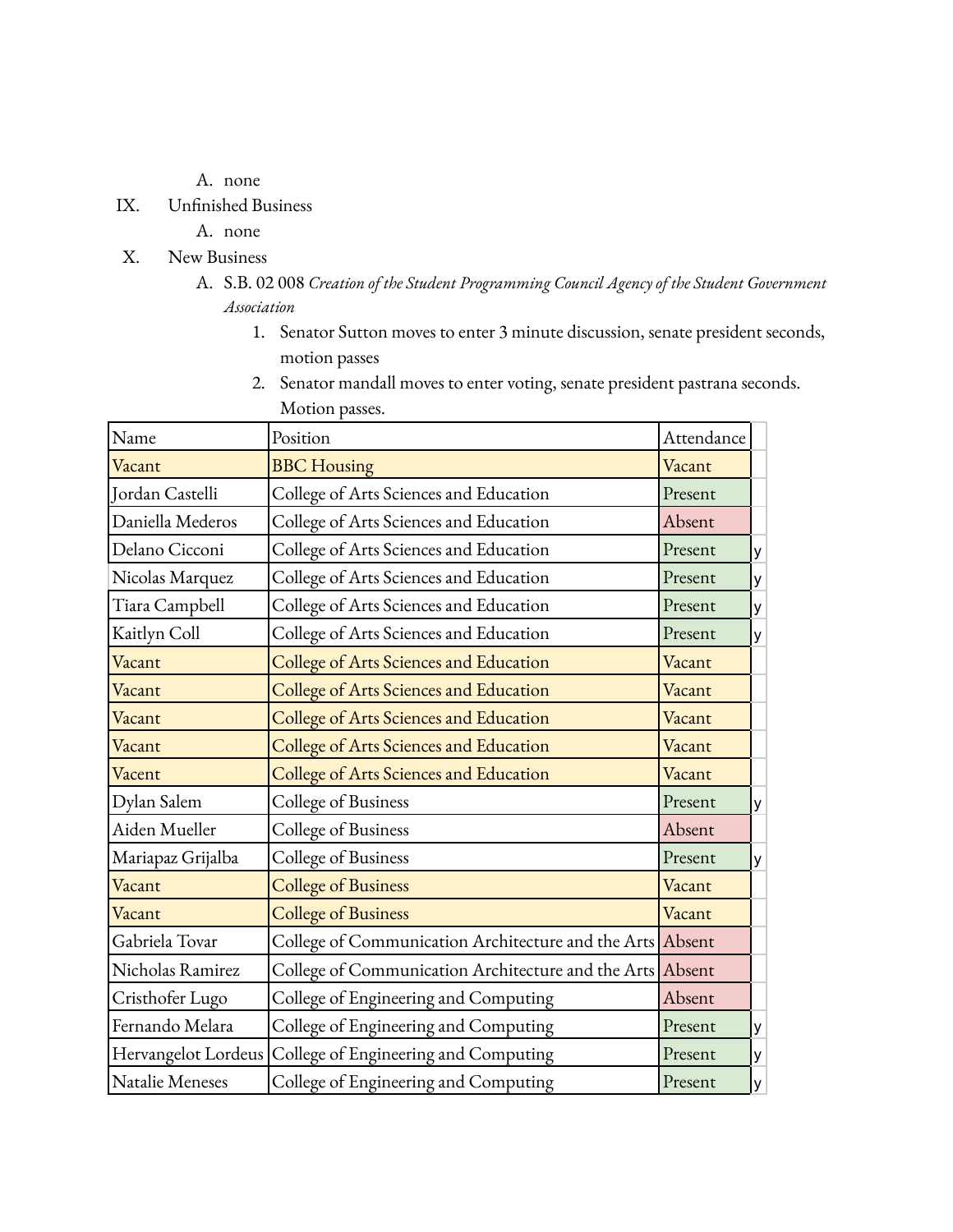| Vacant              | College of Hospitality and Tourism Management | Vacant  |   |
|---------------------|-----------------------------------------------|---------|---|
| Vacant              | College of Law                                | Vacant  |   |
| Manuela Jaramillo   | College of Medicine                           | Absent  |   |
| Joshua Lovo-Morales | College of Nursing and Health Sciences        | Absent  |   |
| Tyra Moss           | College of Public Health and Social Work      | Absent  |   |
| Joshua Mandall      | Graduate School                               | Present | y |
| Yendy Gonzalez      | Graduate School                               | Absent  |   |
| Kehinde Alawode     | Graduate School                               | Present | У |
| Karim Mostafa       | Graduate School                               | Present | y |
| Sai Kiran Mucharla  | Graduate School                               | Absent  |   |
| Jean Rodriguez      | Honors College                                | Absent  |   |
| John Boris          | <b>Lower Division BBC</b>                     | Present | y |
| Zoilo Batista       | <b>Lower Division MMC</b>                     | Absent  |   |
| Jacob Bharat        | <b>MMC</b> Housing                            | Present | y |
| Taylor Sokolosky    | <b>MMC</b> Housing                            | Absent  |   |
| Vacant              | <b>MMC Housing</b>                            | Vacant  |   |
| Vacant              | <b>Online Student</b>                         | Vacant  |   |
| Alexander Sutton    | School of International and Public Affairs    | Present | y |
| David Luis          | School of International and Public Affairs    | Absent  |   |
| Manuel Soltero      | School of International and Public Affairs    | Present | У |
| Vacant              | <b>Upper Division BBC</b>                     | Vacant  |   |
| Vacant              | <b>Upper Division BBC</b>                     | Vacant  |   |
| Rodrigo Alea        | <b>Upper Division MMC</b>                     | Present | y |
| Nicholas Pastrana   | <b>Upper Division MMC</b>                     | Present | y |

- XI. Public Forum
	- A. none
- XII. Announcements
	- A. Elections are tomorrow and closes 7pm on Wednesday!
	- B. Undergraduate research fair will be tomorrow
	- C. Meet your dean event is on Thursday!
- XIII. Advisor Reports
	- A. Larissa: career readiness project info should have ben emailed
	- B. Emailed each legislation so if anyone has questions please reach out!